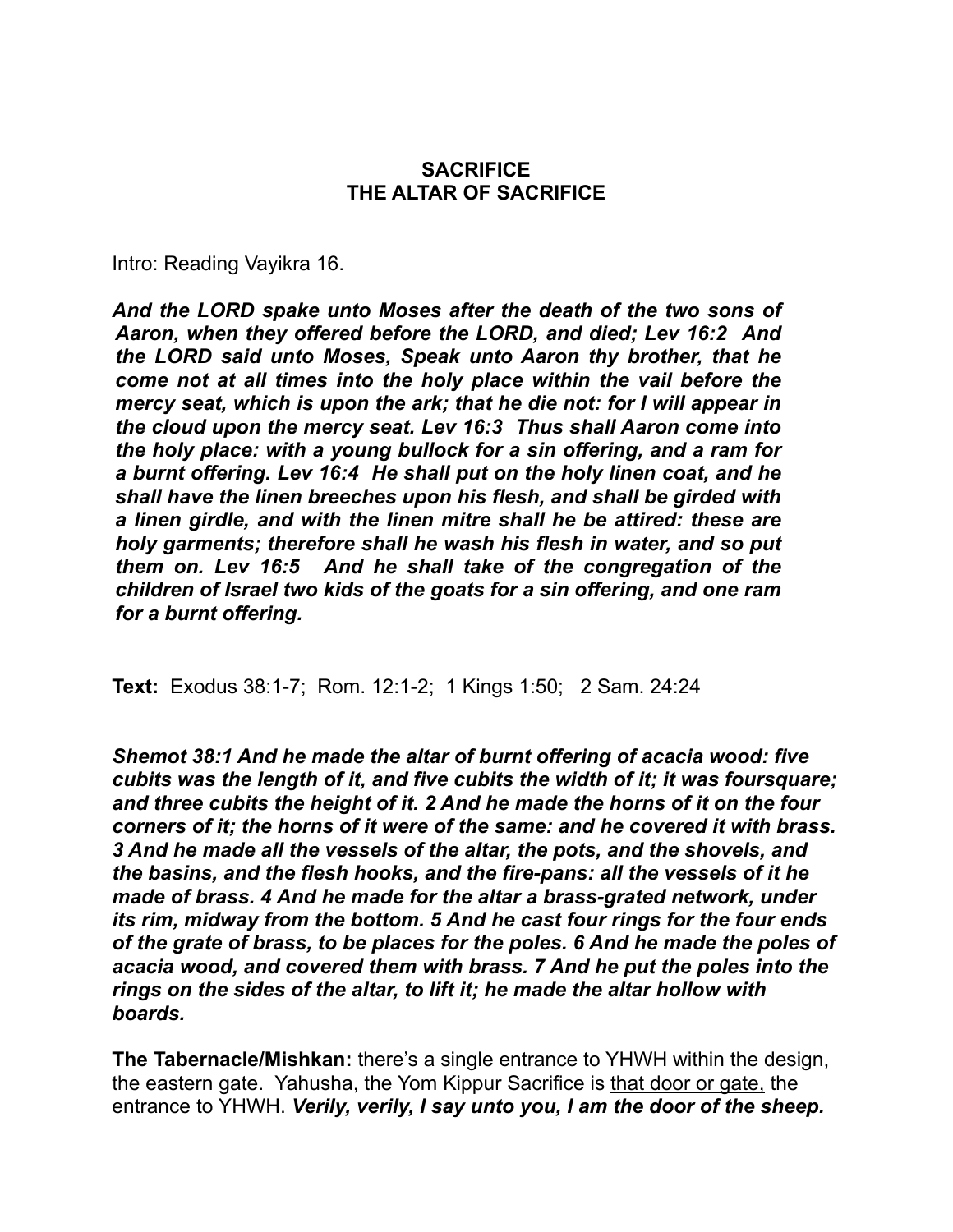#### *All that ever came before me are thieves and robbers: but the sheep did not hear them.I am the door: by me if any man enter in, he shall be saved, and shall go in and out, and find pasture. Jn. 10:7*

We have to enter into the presence of YHWH/the tabernacle through the proper way….otherwise we are thieves and robbers.

יהוה has a very important message for those who are now in the door by what awaits them as the first point of contact! Yom Kippur brings us to that first point of contact.

The first thing to greet us after entering the door is the ALTAR OF SACRIFICE!

We find ourselves first at a place of sacrifice!

Nothing of real value comes to us without real sacrifice! Those things that do come to us **without** real sacrifice we don't appreciate or we are indifferent to aren't we?

True regenerated faith is one that recognizes a priority of sacrifice and the willingness to *give* rather than to get, or to give up…sin rather than gain…the world!

I am at the point in my life of realizing daily the imperative for sacrifice. Sacrifice transcends my ideals, my hopes, my goals and accepts providence, accepts the tide of my life as my reaction now is resolute, my reaction to joy, sadness anything has to be accpetance…

It's sacrificial character because it lays down its own will and tension. It is a must for those who approach the presence of YHWH! For He who accepts us requires us to practice acceptance.

There was no way to bypass the ALTAR OF SACRIFICE on the way into YHWH's presence in the tabernacle!

\*Self-preservation is natural ... it the controversy of arguments and fighting…but self-sacrifice is supernatural!

### **The Service**

In the Tanakh if someone needed YHWH;s protection he could run to this altar and take hold of the *"HORNS OF THE ALTAR."*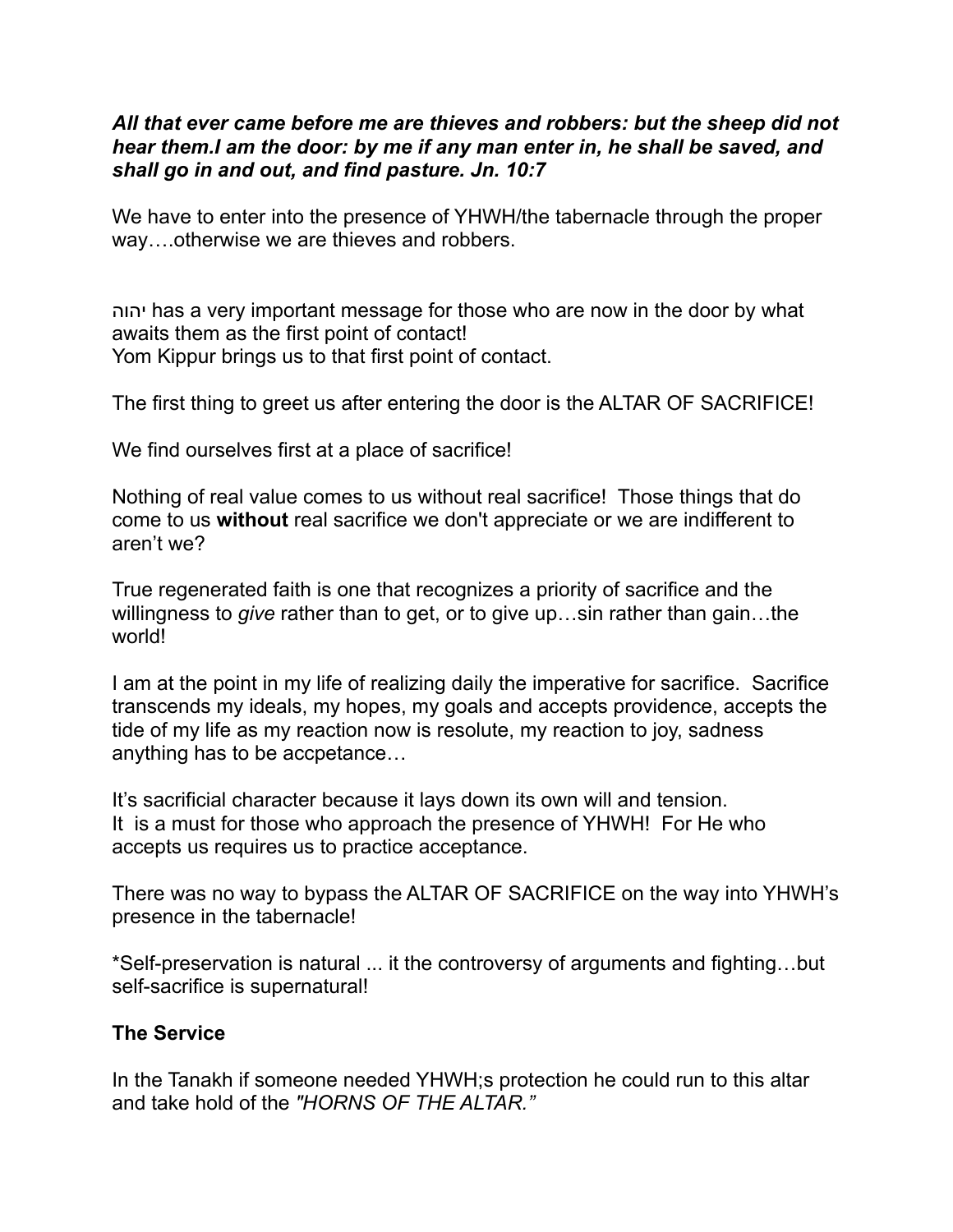1 Kings 1:49 is an example: Adonijah took hold of the horns of the altar for protection.

*1:49....the guests that were with Adoniyah were afraid, and rose up, and went every man his way. 50 And Adoniyah feared because of Shlomo, and arose, and went, and took hold of the horns of the altar. 51 And it was told Shlomo, saying, See, Adoniyah fears melech Shlomo: for, see, he has caught hold on the horns of the altar, saying, Let melech Shlomo swear to me today that he will not kill his eved with the sword. 52 And Shlomo said, If he will show himself a worthy man, there shall not a hair of his fall to the earth: but if wickedness shall be found in him, he shall die. 53 So melech Shlomo sent, and they brought him down from the altar. And he came and bowed himself to melech Shlomo: and Shlomo said to him, Go to your bayit.*

(a reprieve - rachamin given - a time to prove teshuvah).

*1Kings 2:23 Then King Solomon swore by vuvh, saying, Elohim do so to me, and more also, if Adoniyah has not spoken this request against his own life.24 Now therefore, as vuvh lives, who has established me, and set me on the throne of David my abba, and who has made me a house, as He promised, Adoniyah shall be put to death this day.* 

Joab who was not innocent however was killed –

 **1Kings 2:28** *Then news came to Yoav: for Yoav had followed after Adoniyah, though he did not follow after Avshalom. and Yoav fled to the Tabernacle of vuvh, and took hold of the horns of the altar. 29 And it was told melech Shlomo that Yoav was fled to the Tabernacle of vuvh; and, see, he is by the altar. Then Shlomo sent Benayahu the son of Yahoyada, saying, Go, and kill him.*

*"Taking hold of the horns of the altar"* symbolized your becoming a willing bound sacrifice ... since the horns were used to bind a sacrifice!

*2 Sam. 24:24 And the melech said to Aravnah, No; but I will surely buy it from you at a price: neither will I offer burnt offerings to vuvh my Elohim of that which costs me nothing. So Dawid bought the threshing floor and the cattle for fifty shekels of silver.*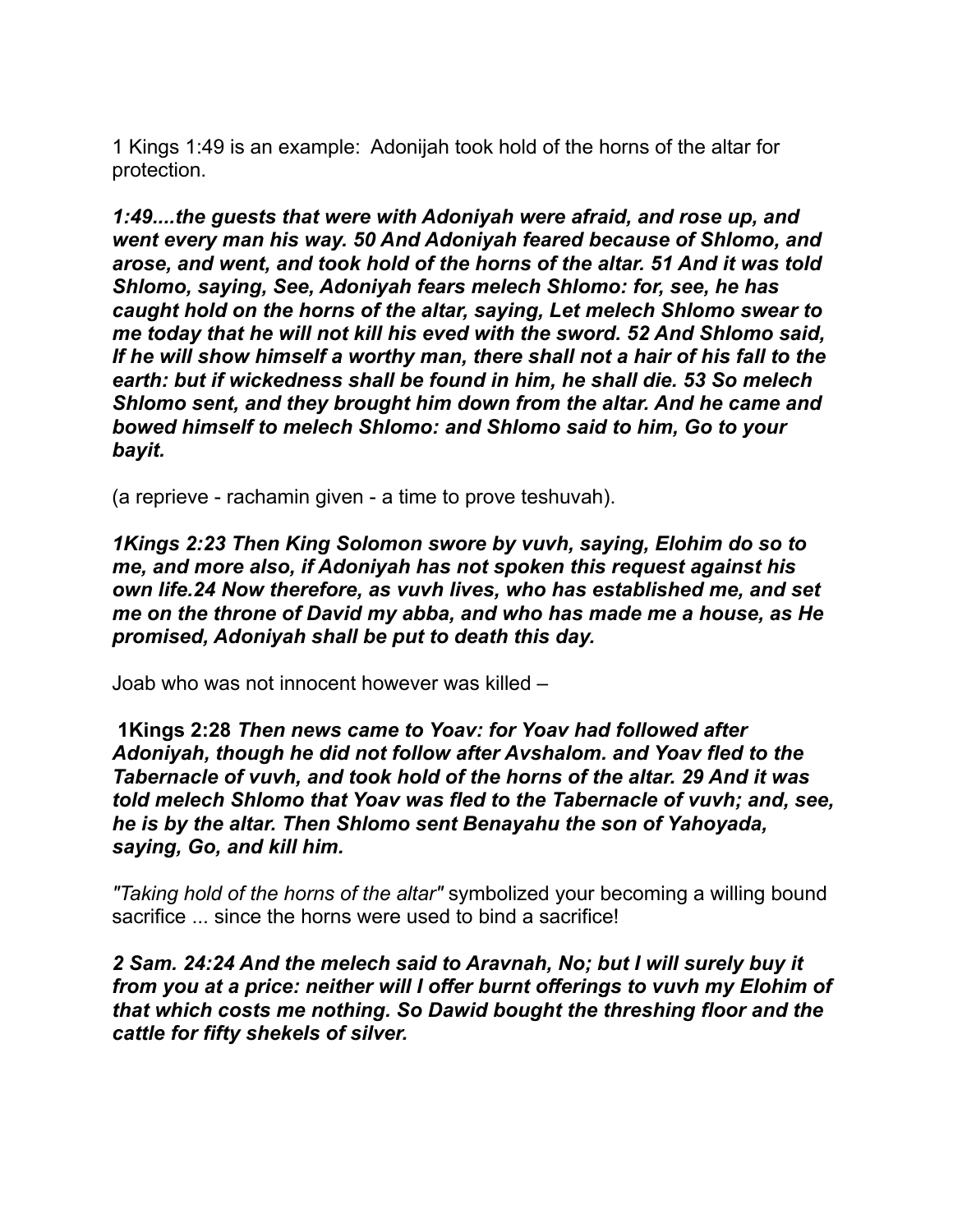David desired to build an altar of sacrifice to worship YHWH, he says he couldn't accept for "free" the land and the sacrifices from Araunah; he would not offer a sacrifice to YHWH that cost him **nothing!!**

- Cheap faith does not work.
- A commitment to Yahusha **that is without** sacrifice is no commitment!
- It must cost…if it's to pass the Kingdom refining test.
- Our walk is tough, it is trying, it is not common…..but sacrifices are very real, they were not just the appearances of sacrifice!
- A Torah faith is very real; it will not just have the appearance of sacrifices.
- Our faith to YHWH will call for frequent sacrifices but the value this gives to our witness is supernatural!
- Our faith and the quality of our spiritually is only as good as the sacrifices we make.
- We can't bypass the place of sacrifice and expect to find ourselves basking in the presence of YHWH.

Materials of the altar Exodus 38:1-7

- "Acacia" wood was the basic material of the altar ... this is a very unique wood!
- It's a tree that grows in the desert under severe conditions, one of the hardiest trees on earth! Acacia thorn bush.
- The wood is almost indestructible!
- It's almost completely immune from insects and rot.
- The grain is very hard ... very durable…akin to eternal in its shadow.
- •
- The wood was covered with brass or bronze symbolizing judgment.
- Most metals used outside the tabernacle were made from bronze ... outside the dwelling of Elohim is found judgment!
- The altar of YHWH's judgment. It was on this altar that the sacrificial animal was presented for YHWH's judgment to be removed (prefguring the removal of our judgement as we return to יהוה.
- There were 4 horns on the altar ... used to bind the sacrificial animal to the altar, a horn on each corner of the altar.
- There was no way to approach the presence of YHWH within the tabernacle and bypass this altar ... it stood as the first thing after entering the courtyard!
- How could you continue toward YHWH without coming first to the place of sacrifice! It's a commitments of being bound, Paul used this sacrificial language often…in bonds, a bondservant, living sacrifice….any other route designates our faith as"impure!"
- Faith has to be bound, burnt and refined…evidence sacrifices…what are you willing to lay down…give up…surrender….ONLY this is an authentic faith.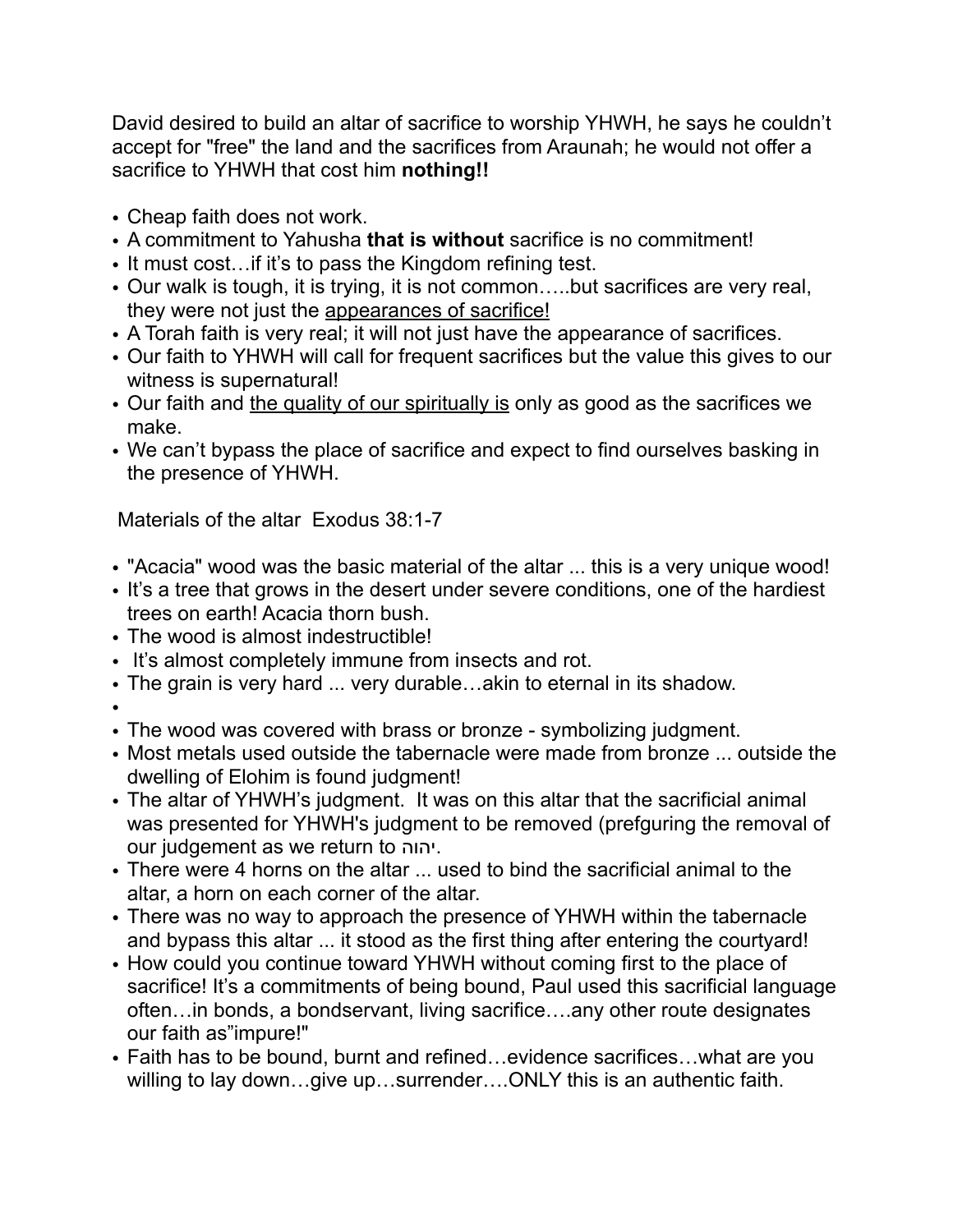### **There is so much symbolism.**

- The wood of the altar symbolizes the quality of our sacrifices to YHWH … inauthentic faith/wood couldn't have survived the constant fires of the altar. " cheap" sacrifices for Jesus are NOT substitutes.
- The bronze stood for judgment …we must judge our own faith by the way we live sacrificially!
- Don't try to skip a step. Don't obfuscate the altar of sacrifice ...
- If we try to live a life of faith which bypasses this place of sacrifice it will end in…. death!
- Anyone that thinks they can live for YHWH without a need for sacrifice will only find a dead walk!
- יהוה requires sacrifice, and sacrifice means death, die to our ideals, die to our doctrines, die to our opinions and die to the ideas that we think we deserve to be treated a certain way.
- It's all about our order of approach...the first stopping place after entering the gate that assures us its *the narrow gate* is ... the place of sacrifice!

# **The Sode message of the Altar 1 Kings 1:50**

- The narrow road is the place of sacrifice, any other road of faith that bypasses this altar is broad and leads to destruction!
- Teaching a faith that expects no sacrifices by the individual is a hollow, shallow counterfeit!
- *"I came not into the world to do my own will ... but the will of Him who sent me!"* - sacrifice.
- The search of authentic faith leads us to the place of sacrifice!
- "Sacrificial " In our lifestyle, In our faith, In our resources, In our attitudes.

# **Paul's reflection of the Altar Service…**

*Rom. 12:1-2 I beg you therefore, Yisraelite brothers, by the rachamim of vuvh, that you present your bodies a living sacrifice, kadosh, acceptable to vuvh, which is your act of reasonable worship. 2 And be not conformed to this olam hazeh: but be transformed by the ongoing renewing of your mind, that you may discern what is that tov, acceptable, and even the perfect, will of vuvh.*

# **The Sacrifice…Rom. 12:1:**

Paul explicitly flays it out to the Romans, *"...offer your bodies as living sacrifices, holy and pleasing to ELOAH.." 12:1*